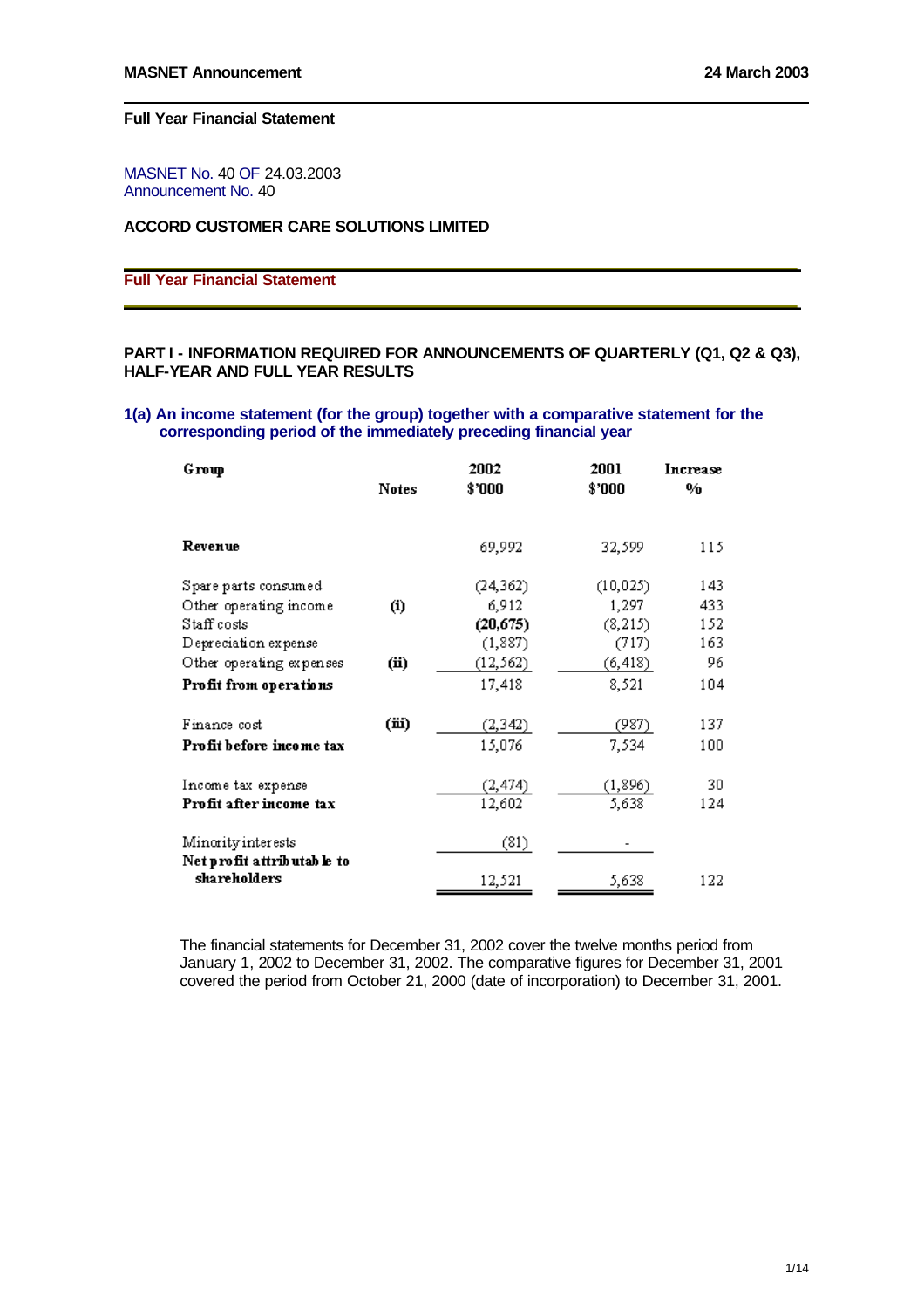# 1(a) (i) Other operating income consist of the following:

|                                              | Group          |                |
|----------------------------------------------|----------------|----------------|
|                                              | 2002<br>\$'000 | 2001<br>\$'000 |
| Management and corporate advisory fee        | 1,286          |                |
| Software licensing fee                       | 500            |                |
| Commission income                            | 530            |                |
| Recovery of staff cost from holding company  |                | 300            |
| Foreign currency exchange<br>adjustment gain | 597            | 54             |
| Reimbursement of expenses by a minority      |                |                |
| shareholder of a subsidiary                  | 109            |                |
| Interest income from non-related companies   | 34             | 15             |
| Imputed cost of free inventories now sold    | 765            |                |
| Management fee income from subsidiaries      |                |                |
| Reimbursement of interest expense            | 2,280          | 570            |
| Others                                       | 811            | 358            |
|                                              | 6,912          | 1,297          |

# 1(a)(ii) Included in other operating expenses are the following:

|                                           | Group          |                          |
|-------------------------------------------|----------------|--------------------------|
|                                           | 2002<br>\$'000 | 2001<br>\$'000           |
| Amortisation of goodwill on consolidation | 523            | 257                      |
| Allowances for inventories                | 19             | 83                       |
| Loss on disposal of property, plant       |                |                          |
| and equipment                             | 74             | 11                       |
| Allowances for doubtful trade receivables | 43             | 161                      |
| Reversal for doubtful trade receivables   | (161)          | $\overline{\phantom{0}}$ |
| Minimum lease payments paid under         |                |                          |
| operating leases                          | 3,553          | 1,701                    |

# 1(a)(iii) Finance cost consist of the following:

|                                           | Group          |                |
|-------------------------------------------|----------------|----------------|
|                                           | 2002<br>\$'000 | 2001<br>\$'000 |
| Interest expense to non-related companies | 16             | 143            |
| Interest on bonds                         | 2,280          | 570            |
| Interest recharged by holding company     | -              | 274            |
| Interest on bank loans                    | 46             |                |
|                                           | 2.342          | 987            |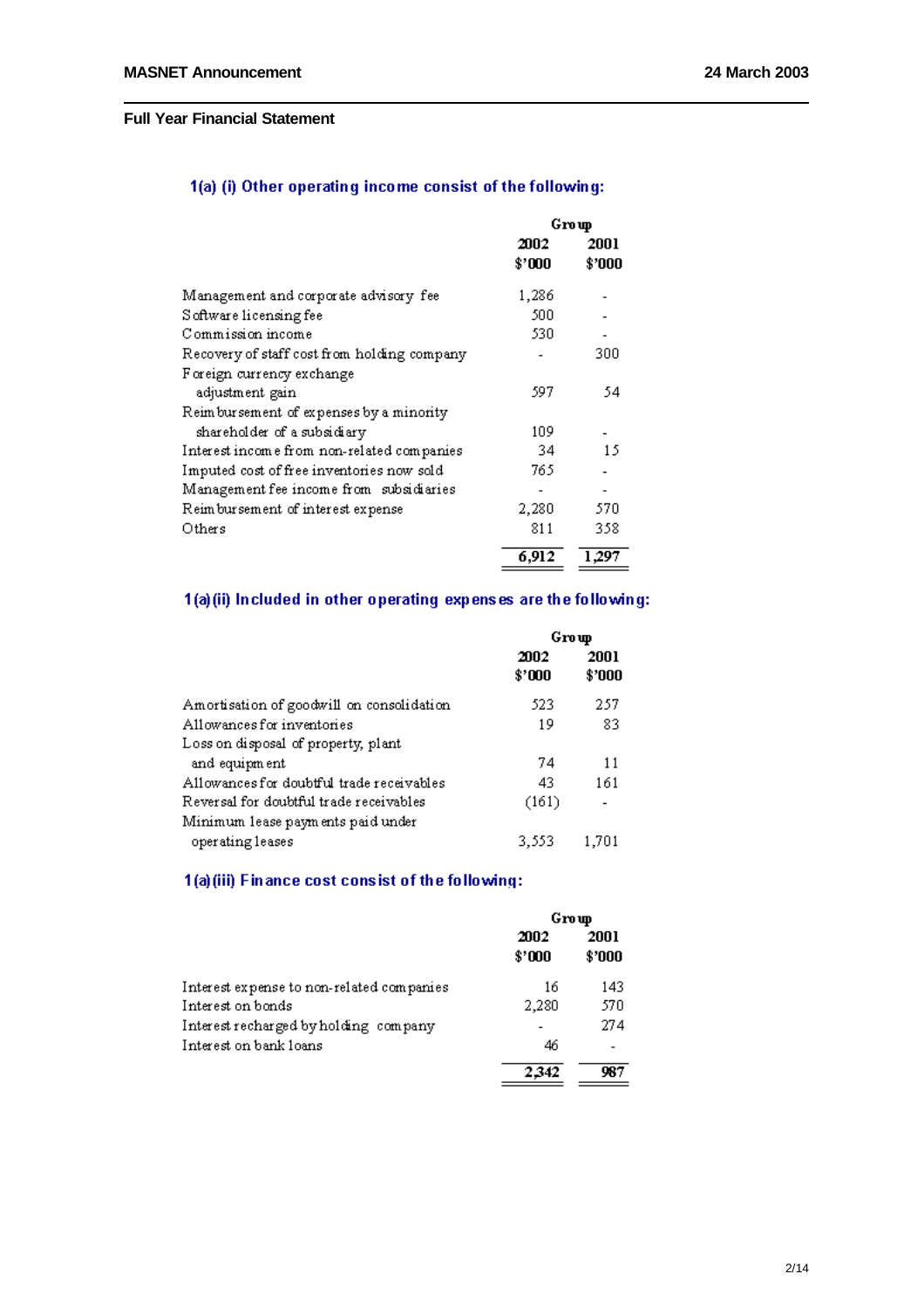### **1(b)(i) A balance sheet (for the issuer and group), together with a comparative statement as at the end of the immediately preceding financial year**

|                                      |        | Group          |                | Company        |                |
|--------------------------------------|--------|----------------|----------------|----------------|----------------|
|                                      | No tes | 2002<br>\$'000 | 2001<br>\$'000 | 2002<br>\$'000 | 2001<br>\$'000 |
| <b>ASSETS</b>                        |        |                |                |                |                |
| Cash                                 |        | 6,839          | 9,736          | 2,070          | 8,407          |
| Trade receivables                    |        | 20,788         | 12,429         | 17,976         | 12,870         |
| Other receivables and prepayments    |        | 9,336          | 3,206          | 23,832         | 10,984         |
| Inventories                          |        | 9,621          | 4,786          | 6,295          | 1,658          |
| Total current assets                 |        | 46,584         | 30,157         | 50,173         | 33,919         |
| Non-current assets:                  |        |                |                |                |                |
| Investment in subsidiaries           |        |                |                | 13,147         | 7,202          |
| Property, plant and equipment        |        | 14,139         | 8,829          | 6,493          | 3,851          |
| Club memberships                     |        | 87             | 87             | 87             | 87             |
| Goodwill on consolidation            |        | 10,749         | 6,419          |                |                |
| T otal non-current assets            |        | 24,975         | 15,335         | 19,727         | 11,140         |
| <b>Total assets</b>                  |        | 71,559         | 45,492         | 69,900         | 45,059         |
| LIABILITIES AND EQUITY               |        |                |                |                |                |
| Current liabilities:                 |        |                |                |                |                |
| Bank overdrafts                      | (ii)   | 57             |                | 57             |                |
| Bank loans                           | (ii)   | 4,740          |                | 4,740          |                |
| Trade payables                       |        | 8,180          | 4,460          | 17,744         | 11,987         |
| Other payables                       |        | 11,612         | 8,770          | 8,889          | 6,465          |
| Income tax payable                   |        | 3,838          | 1,674          | 1,487          | 223            |
| Obligations under finance leases     | (ii)   | 37             | 33             |                |                |
| Bonds payable                        | (ii)   | 19,000         | 19,000         | 19,000         | 19,000         |
| Preference shares                    | (ii)   | 997            |                | 997            |                |
| Total current liabilities            |        | 48,461         | 33,937         | 52,914         | 37,675         |
| Non-current liabilities:             |        |                |                |                |                |
| Obligations under finance leases     | (ii)   | 182            | 260            |                |                |
| Deferred income tax                  |        | 574            | 430            | 712            | 401            |
| Total non-current liabilities        |        | 756            | 690            | 712            | 401            |
| Minority interest                    |        | 262            |                |                |                |
| Capital and reserves:                |        |                |                |                |                |
| Issued capital                       |        | 5,000          | 5,000          | 5,000          | 5,000          |
| Capital redemption reserve           |        | 22             |                | 22             |                |
| Foreign currency translation reserve |        | (299)          | 227            |                |                |
| Accumulated profits                  |        | 17,357         | 5,638          | 11,252         | 1,983          |
| T otal equity                        |        | 22,080         | 10,865         | 16,274         | 6,983          |
| To tal liab ilities and equity       |        | 71,559         | 45,492         | 69,900         | 45,059         |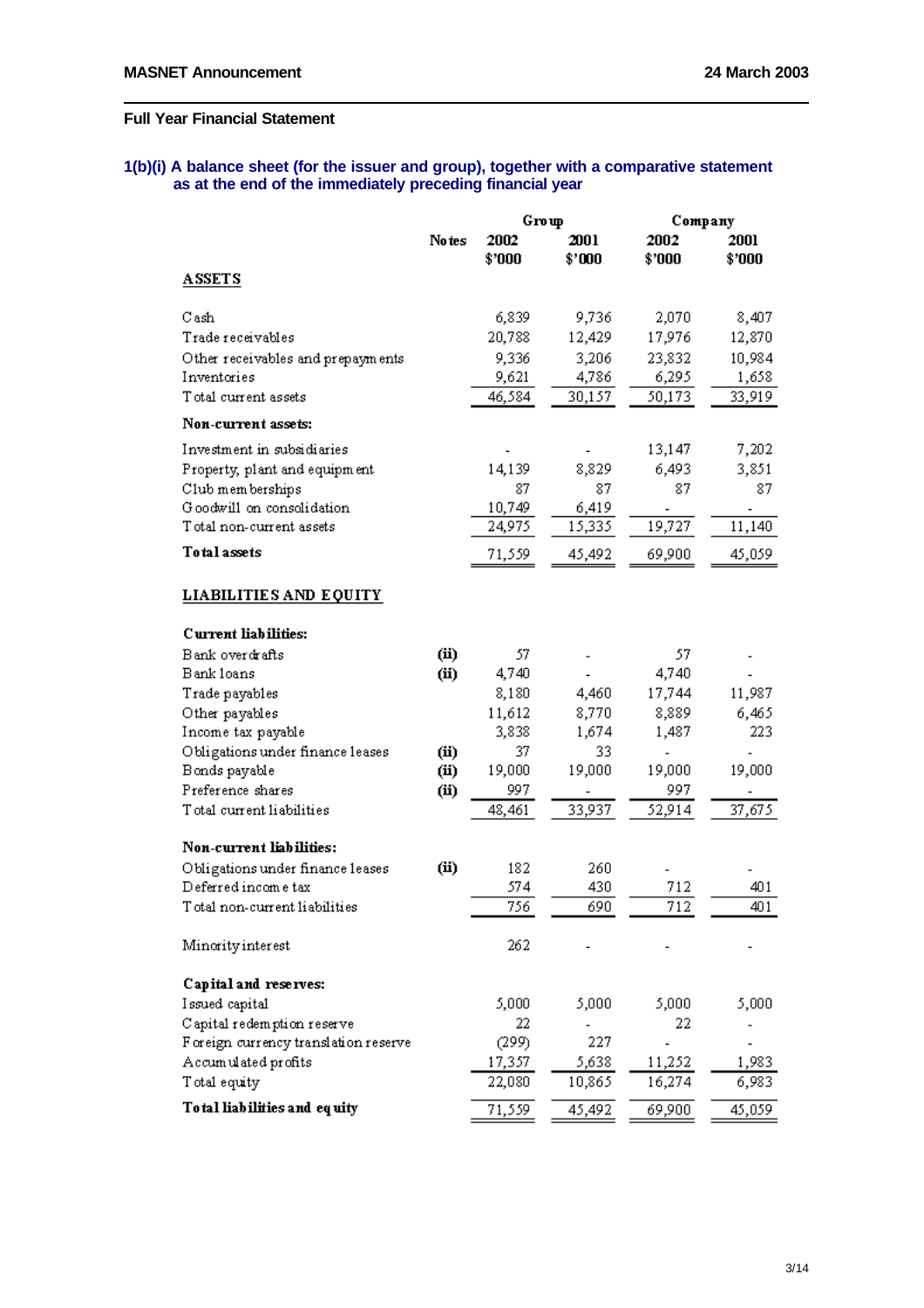### **1(b)(ii) Aggregate amount of group's borrowings and debt securities Amount repayable in one year or less, or on demand**

| As at 31/12/2002 |            | As at 31/12/2001 |            |
|------------------|------------|------------------|------------|
| Secured          | Unsecured  | Secured          | Unsecured  |
|                  |            |                  |            |
| 4,834,000        | 19,997,000 | 33,000           | 19,000,000 |

### **Amount repayable after one year**

|         | As at 31/12/2002 |         | As at 31/12/2001 |
|---------|------------------|---------|------------------|
| Secured | Unsecured        | Secured | Unsecured        |
|         |                  |         |                  |
| 182,000 |                  | 260,000 |                  |

# **Details of any collateral**

The bank overdrafts and bank loans amounting to \$3,557,000 of the company are secured by fixed deposits of \$1,000,000 of the company, guarantee of \$5,500,000 from its holding company, certain inventories and receivables. The remaining loans amounting to \$1,240,000 are secured by letters of guarantee of certain directors and corporate guarantee from its holding company.

Finance lease is secured by the fixed assets acquired under the lease arrangement.

The unsecured group borrowing for 2002 consist of \$19,000,000 redeemable convertible bonds and \$997,000 convertible redeemable preference shares.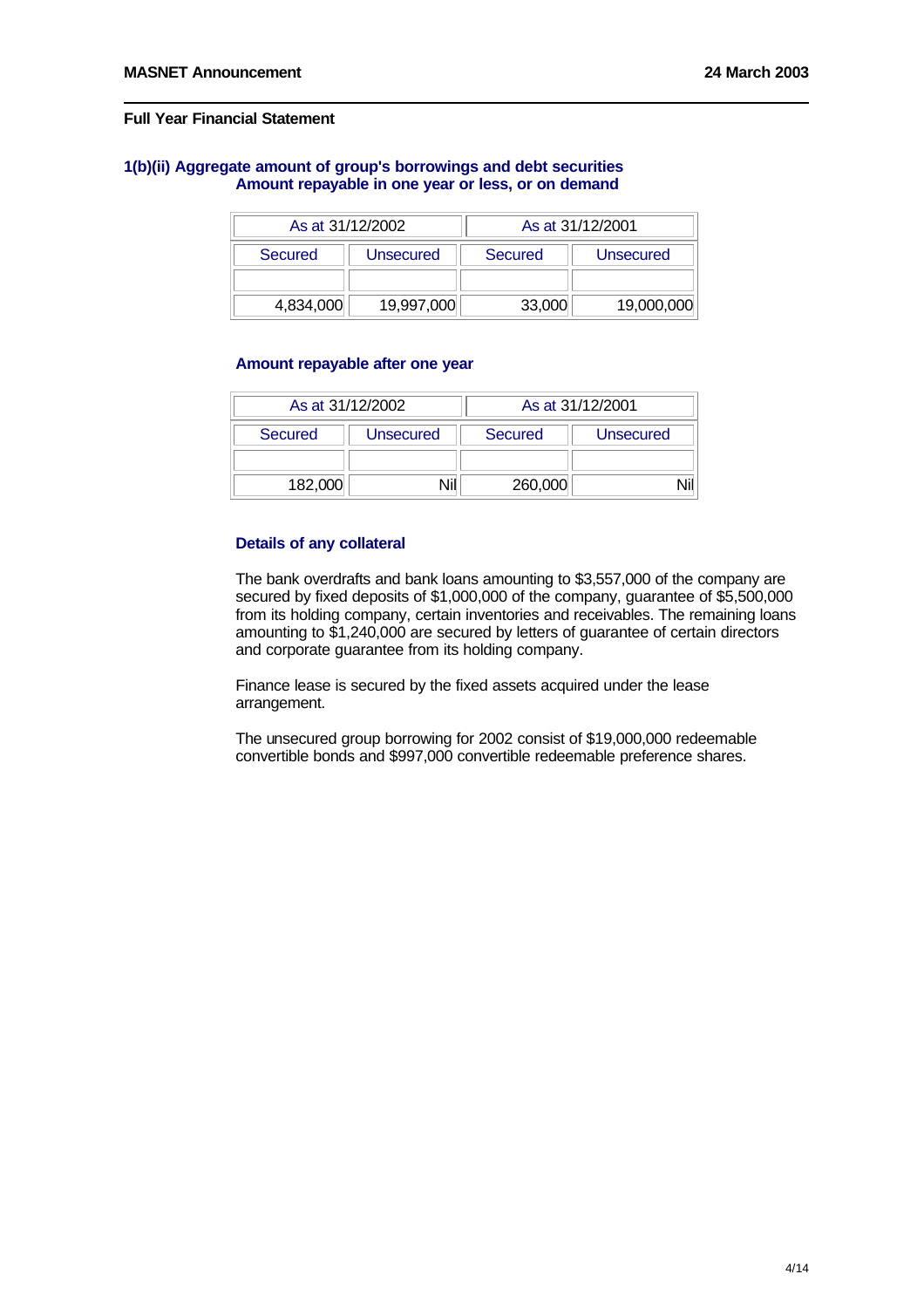#### **1(c) A cash flow statement (for the group), together with a comparative statement for the corresponding period of the immediately preceding financial year**

|                                                                    | Group          |                |
|--------------------------------------------------------------------|----------------|----------------|
|                                                                    | 2002<br>\$'000 | 2001<br>\$'000 |
| Cash flows from op erating activities:                             |                |                |
| Profit before income tax                                           | 15,076         | 7,534          |
| Adjustments for:                                                   |                |                |
| Depreciation expense                                               | 1,887          | 717            |
| Interest expense                                                   | 2,342          | 987.           |
| Loss on disposal of property, plant and equipment                  | 74             | 11             |
| Amortisation of goodwill                                           | 523            | 257            |
| Operating profit before working capital changes                    | 19,902         | 9,506          |
| Trade receivables                                                  | (8, 190)       | (9,508)        |
| Other receivables and prepayments                                  | (5,926)        | (1,917)        |
| Inventories                                                        | (4,621)        | (4,089)        |
| Club memberships                                                   |                | (87)           |
| Trade payables                                                     | 3,719          | 1,935          |
| Other payables                                                     | 489            | 6,672          |
| Cash generated from operations                                     | 5,373          | 2,512          |
| Income tax paid                                                    | (329)          |                |
| Interest paid                                                      | (2, 342)       | (987)          |
| Net cash from operating activities                                 | 2,702          | 1,525          |
| Cash flows from investing activities:                              |                |                |
| Proceeds from disposal of property, plant and equipment            | 817            |                |
| Purchase of property, plant and equipment                          | (8,046)        | (8,045)        |
| Acquisition of subsidiary (Note A)                                 | (1, 878)       | (3,273)        |
| Net cash used in investing activities                              | (9, 107)       | (11, 318)      |
| Cash flows from financing activities:                              |                |                |
| Proceeds from issuing shares (Note B)                              |                |                |
| Proceeds from issuing bonds                                        |                | 19,000         |
| Proceeds from short-term bank loan                                 | 4,740          |                |
| Payment of dividends                                               | (780)          |                |
| (Decrease) Increase in finance leases                              | (74)           | 293            |
| Net cash from financing activities                                 | 3,886          | 19,293         |
| Net effect of exchange rate changes in consolidating sub sidiaries | (435)          | 236            |
| Net (decrease) increase in cash                                    | (2,954)        | 9,736          |
| Balance at beginning of year                                       | 9,736          |                |
| Cash at end of financial year (Note C)                             | 6,782          | 9,736          |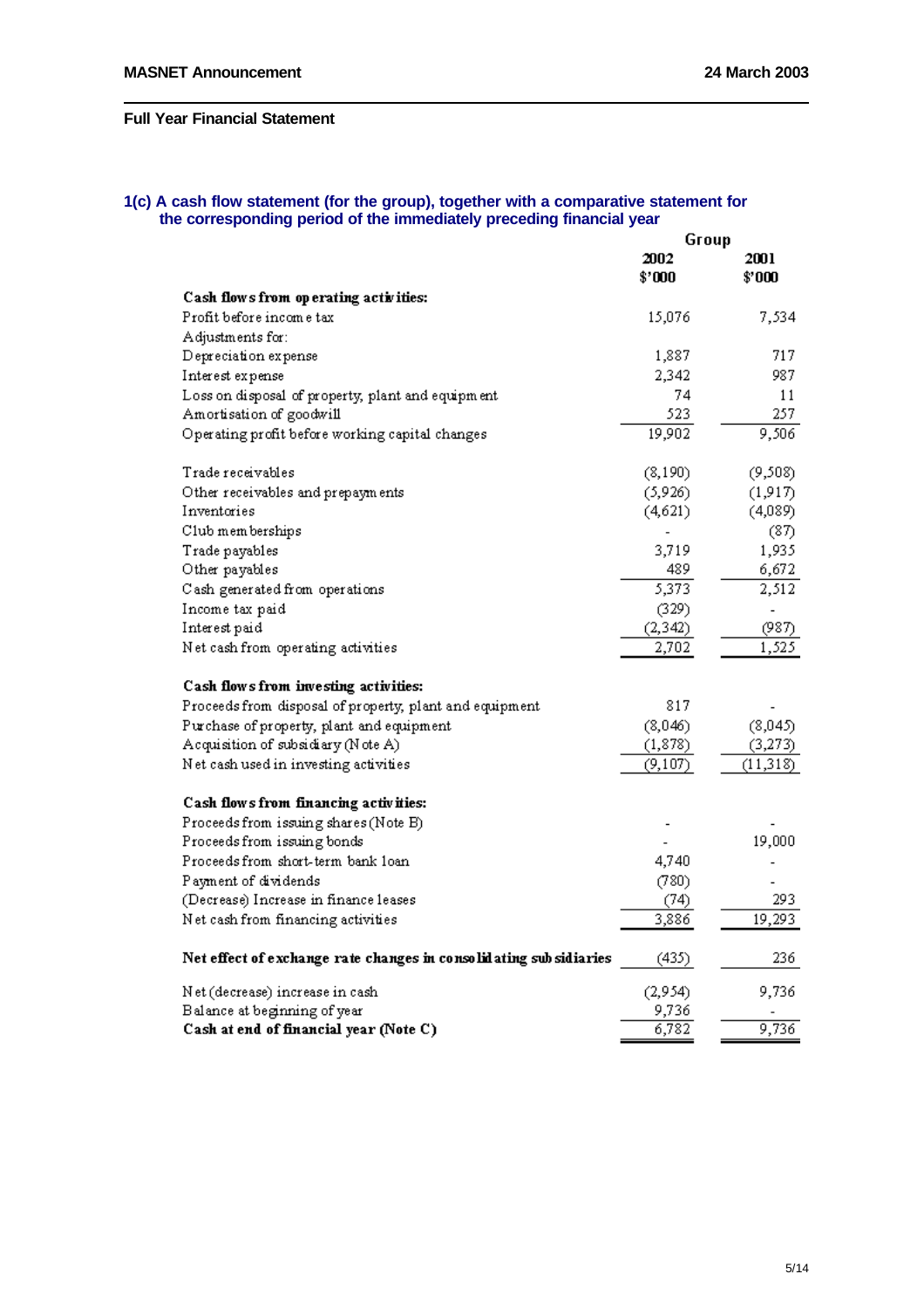aco<sub>1</sub>

anna.

# **Notes to the consolidated cash flow statements**

### A. Summary of the effects of acquisition of subsidiaries:

|                                                    | AJUZ<br>\$'000 | ∠wu<br>\$'000 |
|----------------------------------------------------|----------------|---------------|
| Cash                                               | 186            | 492           |
| Other current assets                               | 586            | 4,755         |
| Current liabilities                                | (182)          | (5,241)       |
| Net current assets                                 | 590            | 6             |
| N on-current assets                                | 133            | 1,520         |
| Goodwill on acquisition of subsidiaries            | 5,295          | 6,676         |
| Minority interests share in net assets             | (181)          |               |
| Purchase consideration discharged by cash          | 5,837          | 8,202         |
| Less:                                              |                |               |
| Purchase consideration to be satisfied by issue of |                |               |
| convertible redeemable preference shares           |                | (1,019)       |
| Purchase consideration paid by                     |                |               |
| the holding company on behalf                      |                | (3, 418)      |
| Deferred consideration                             | (3,773)        |               |
| Less: Cash of acquired subsidiaries                | (186)          | (492)         |
| Net cash outflow on acquisition of subsidiaries    | 1,878          | 3,273         |

B. During the previous financial year, the company issued 2 ordinary shares at par for cash to the subscribers to the memorandum of association and an additional 4,999,998 ordinary shares of \$1 each at par by way of capitalisation of loan payable to the holding company.

C. Cash at end of financial year included in the consolidated cash flow statement comprise the following balance sheet amounts:

|                 | 2002<br>\$'000 | 2001<br>\$000 |
|-----------------|----------------|---------------|
| Cash            | 6,839          | 9,736         |
| Bank overdrafts | '57'           | ٠             |
|                 | 6,782          | 9,736         |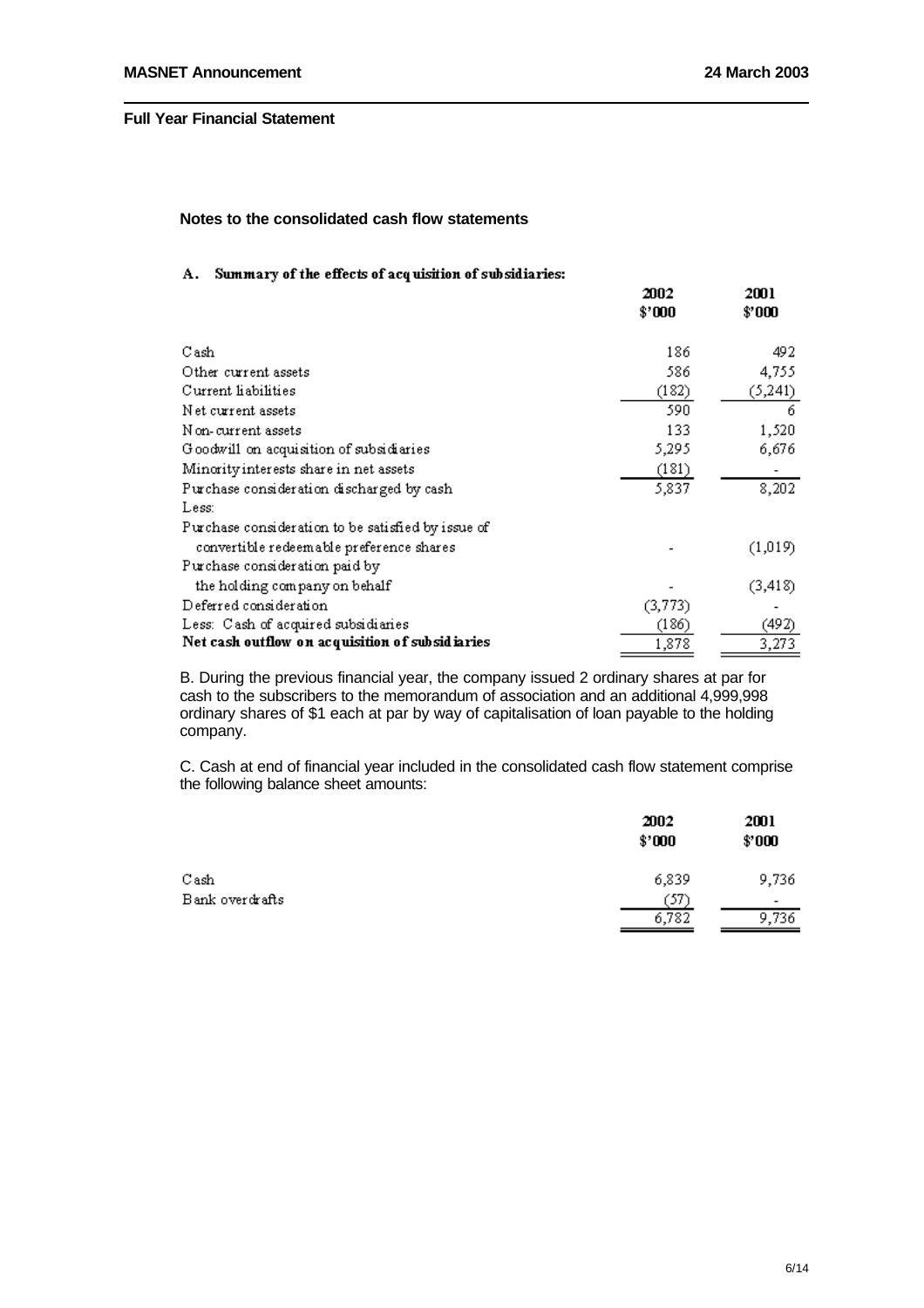# **1(d)(i) A statement (for the issuer and group) showing either (i) all changes in equity or (ii) changes in equity other than those arising from capitalisation issues and distributions to shareholders, together with a comparative statement for the corresponding period of the immediately preceding financial year**

|                                                                                                                                                          | <b>Issued</b><br>cap ital<br>(ordinary<br>shares)<br>\$'000 | Cap ital<br>redemption<br>reserve<br>\$'000 | Foreign<br>currency<br>translation<br>reserve<br>\$'000 | Accumulated<br>profits<br>\$'000 | Total<br>\$'000          |
|----------------------------------------------------------------------------------------------------------------------------------------------------------|-------------------------------------------------------------|---------------------------------------------|---------------------------------------------------------|----------------------------------|--------------------------|
| Group                                                                                                                                                    |                                                             |                                             |                                                         |                                  |                          |
| Balance at October 21, 2000<br>(date of incorporation)<br>Issue of ordinary shares<br>Net profit for the year<br>Foreign currency translation            | 5,000                                                       |                                             | 227                                                     | 5,638                            | 5,000<br>5,638<br>227    |
| Balance at December 31, 2001                                                                                                                             | 5,000                                                       |                                             | 227                                                     | 5,638                            | 10,865                   |
| Redemption of convertible<br>redeemable preference shares<br>Net profit for the year<br>Interim dividend of 20% less tax<br>Foreign currency translation |                                                             | 22                                          | (526)                                                   | (22)<br>12,521<br>(780)          | 12,521<br>(780)<br>(526) |
| Balance at December 31, 2002                                                                                                                             | 5,000                                                       | 22                                          | (299)                                                   | 17,357                           | 22,080                   |
| Company                                                                                                                                                  |                                                             |                                             |                                                         |                                  |                          |
| Balance at October 21, 2000<br>(date of incorporation)                                                                                                   |                                                             |                                             |                                                         |                                  |                          |
| Issue of ordinary shares<br>Net profit for the year                                                                                                      | 5,000                                                       |                                             |                                                         | 1,983                            | 5,000<br>1,983           |
| Balance at December 31, 2001                                                                                                                             | 5,000                                                       |                                             |                                                         | 1,983                            | 6,983                    |
| Redemption of convertible<br>redeem able preference shares<br>Net profit for the year<br>Interim dividend of 20% less tax                                |                                                             | 22                                          |                                                         | (22)<br>10,071<br>(780)          | 10,071<br>(780)          |
| Balance at December 31, 2002                                                                                                                             | 5,000                                                       | 22                                          |                                                         | 11,252                           | 16,274                   |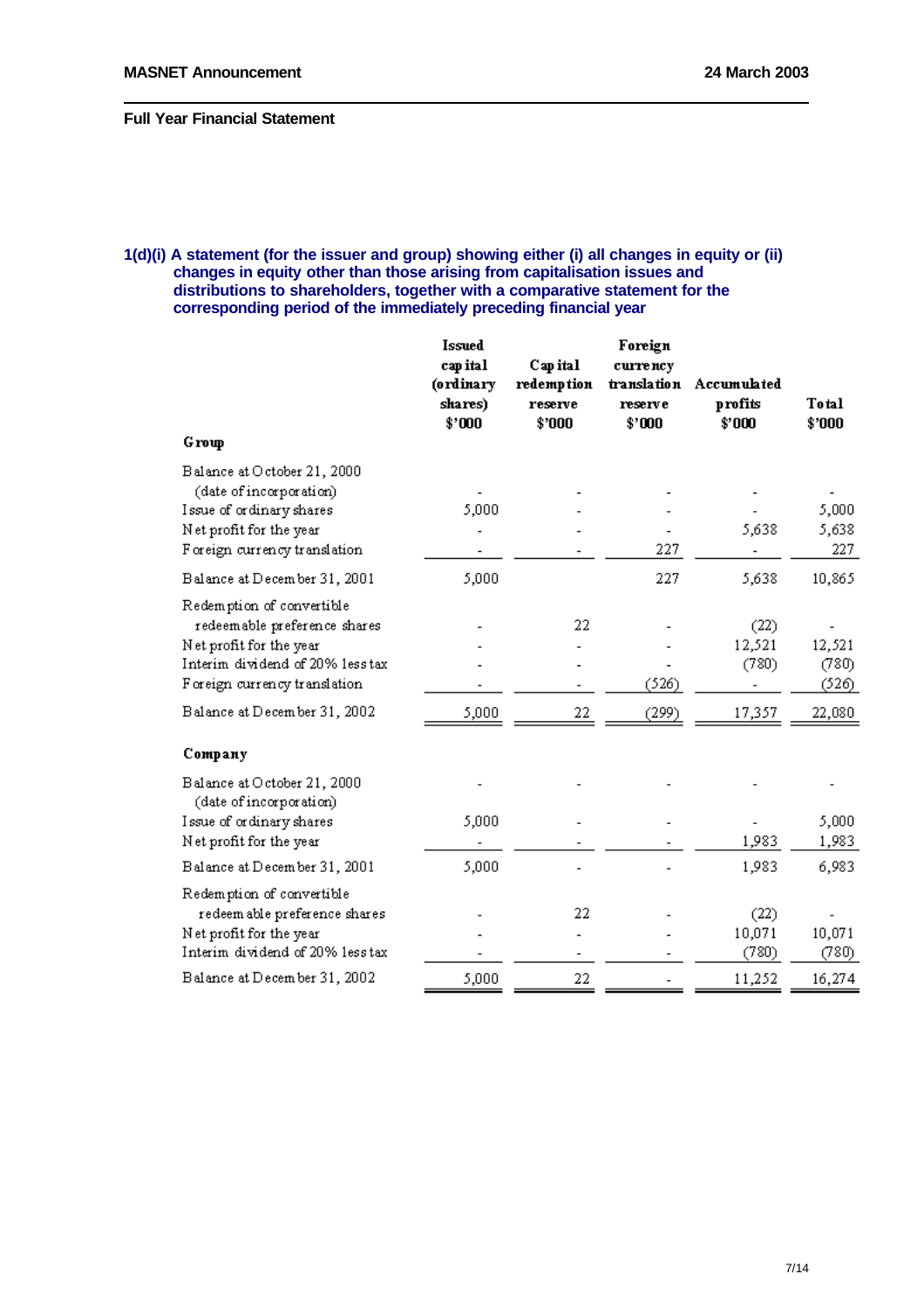**1(d)(ii) Details of any changes in the company's share capital arising from rights issue, bonus issue, share buy-backs, exercise of share options or warrants, conversion of other issues of equity securities, issue of shares for cash or as consideration for acquisition or for any other purpose since the end of the previous period reported on. State also the number of shares that may be issued on conversion of all the outstanding convertibles as at the end of the current financial period reported on and as at the end of the corresponding period of the immediately preceding financial year**

|                                                | Group and                |        |  |
|------------------------------------------------|--------------------------|--------|--|
|                                                | Company                  |        |  |
|                                                | 2002                     | 2001   |  |
|                                                | \$'000                   | \$'000 |  |
| Issued and fully paid:                         |                          |        |  |
| As at beginning of year/ date of incorporation | 5,000                    | -      |  |
| Issued during the year                         |                          |        |  |
| 5,000,000 ordinary shares of \$1 each          | $\overline{\phantom{0}}$ | 5,000  |  |
| As at end of year                              | 5,000                    | 5,000  |  |

|                                                      | No of ordinary<br>Shares of \$1 each |           |
|------------------------------------------------------|--------------------------------------|-----------|
| Outstanding Convertible as at 31 December 2002       | 2002                                 | 2001      |
| Convertible redeemable preference shares of \$1 each | 823,019                              |           |
| Redeemable Convertible Bonds                         | 1,365,894                            | 1,365,894 |
| Pre-invitation Employee Share Option Scheme          | 798.768                              |           |

On 13 January 2003, the shareholders of the company approved the following

- **•** the allotment and issue of 798,768 ordinary shares of \$1,00 each at \$6.26 per ordinary share for cash pursuant to the pre-Invitation Employee Share Option Scheme;
- the allotment and issue of 823,019 ordinary shares of \$1.00 each pursuant to the conversion of the company's 997,473 redeemable preference shares;
- ß the allotment and issue of 1,365,894 ordinary shares of \$1.00 each to the former bondholders of the company pursuant to their conversion of all their redeemable convertible bonds;
- ß the capitalisation of \$5,591,377 from retained earnings for a bonus issue of 5,591,377 fully paid ordinary shares of \$1.00 each to the existing shareholders: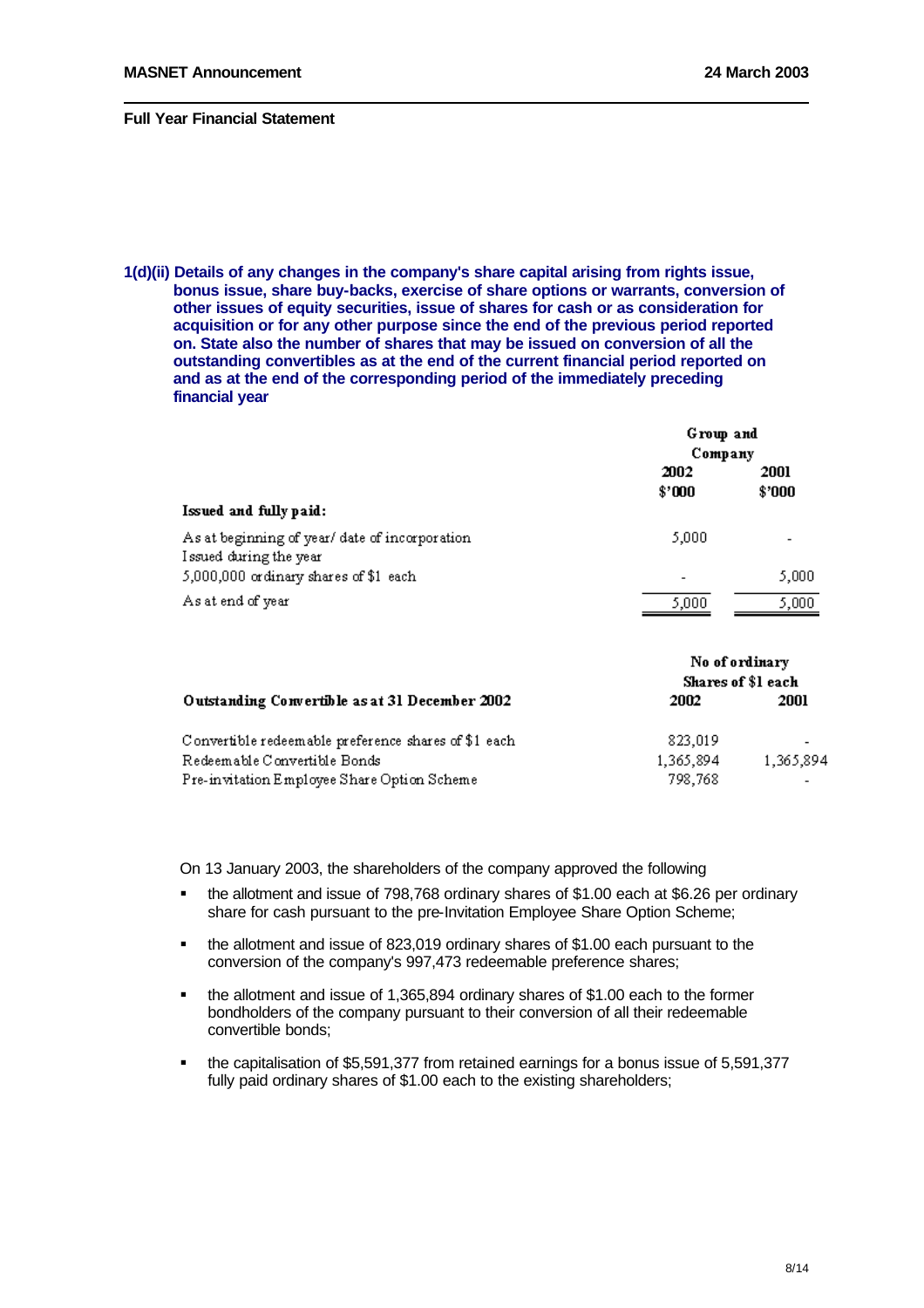|                                                                    | Group and<br>Company |
|--------------------------------------------------------------------|----------------------|
| Share Capital (Issued and fully paid)                              | \$'000               |
| As at 31 December 2002                                             | 5,000                |
| Issue of new ordinary shares of \$1 each for cash                  | 799                  |
| Bonus issue                                                        | 5,591                |
| Conversion of convertible redeemable preference shares of \$1 each | 823                  |
| Conversion of Redeem able Convertible Bonds                        | 1,366                |
| As at 13 January 2003                                              | 13.579               |

**2. Whether the figures have been audited, or reviewed and in accordance with which standard (e.g. the Singapore Standard on Auditing 910 (Engagements to Review Financial Statements), or an equivalent standard)** The figures have not been audited or reviewed by our auditors.

- **3. Where the figures have been audited or reviewed, the auditors' report (including any qualifications or emphasis of matter)** Not Applicable
- **4. Whether the same accounting policies and methods of computation as in the issuer's most recently audited annual financial statements have been applied** Applied Consistently
- **5. If there are any changes in the accounting policies and methods of computation, including any required by an accounting standard, what has changed, as well as the reasons for, and the effect of, the change** Not Applicable

# **6. Earnings per ordinary share of the group for the current period reported on and the corresponding period of the immediately preceding financial year, after deducting any provision for preference dividends**

|                     | Grow         |                      |
|---------------------|--------------|----------------------|
|                     | 2002         | 2001                 |
| E arnings per share | $2.31$ cents | $1.04 \text{ cents}$ |

The calculation of basic earnings per ordinary share is calculated on the group profit after income tax and minority interests of \$12,521,000 (2001: \$5,638,000) divided by the pre-invitation share capital of 543,162,320 ordinary shares of \$0.025 each.

The pre-invitation share capital of 543,162,320 ordinary shares of \$0.025 each is based on the 5,000,000 ordinary shares of \$1 each in issue as at December 31, 2002 and the issue of 798,768, 823,019, 1,365,894 and 5,591,377 ordinary shares of \$1 each issued subsequent to December 31, 2002 as described in paragraph 1(d)(ii), and as adjusted for the sub-division of one ordinary share of \$1.00 each into 40 ordinary shares of \$0.025 each.

## **7. Net asset value (for the issuer and group) per ordinary share based on issued share capital of the issuer at the end of the (a) current period reported on and (b) immediately preceding financial year**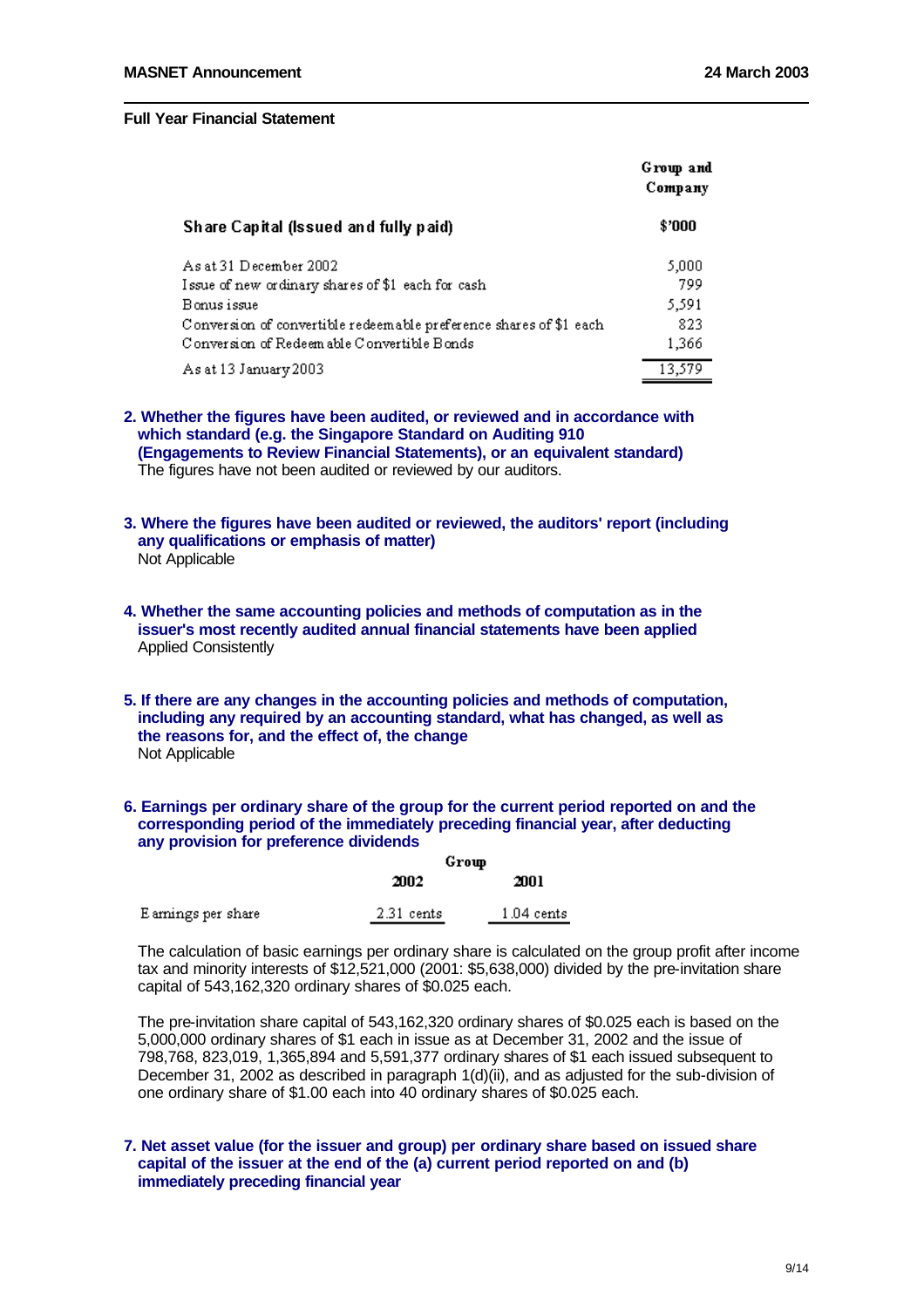|                                     | Group      |                      | Company      |              |
|-------------------------------------|------------|----------------------|--------------|--------------|
|                                     | 2002       | 2001                 | 2002         | 2001         |
| Net Tangible Asset V alue per share | 3.33 cents | $1.31 \text{ cents}$ | $4.79$ cents | $2.05$ cents |

For comparative purposes, NTA has been computed based on the net assets of our Group and the Company less goodwill on consolidation. The NTA per Share has been calculated based on the equivalent share capital of 340,000,000 shares which is derived from 5,000,000 ordinary shares of \$1.00 each as at December 31, 2002 and as adjusted for the bonus shares issue of 0.7 ordinary shares for every one ordinary shares of \$1.00 each and the subdivision of one ordinary share of \$1.00 each into 40 Shares each thereon.

**8. A review of the performance of the group, to the extent necessary for a reasonable understanding of the group's business. The review must discuss any significant factors that affected the turnover, costs, and earnings of the group for the current financial period reported on, including (where applicable) seasonal or cyclical factors. It must also discuss any material factors that affected the cash flow, working capital, assets or liabilities of the group during the current financial period reported on**

#### **Revenue**

Our group revenue increased by \$37.4 million (115%), from \$32.6 million for the 15 months period ended 31 December 2001 to \$70.0 million for the year ended 31 December 2002.

The increase in revenue for the year ended 31 December 2002 was mainly attributable to an increase in the volume of our business as we had established an additional 36 centres in 2002, providing us with a total network of 98 centres as at 31 December 2002. In addition, the increase in revenue was also due to increase in business volume from the existing centres and a spare parts distribution project undertaken by us during the year.

### **Profit before income tax and segmented results**

For the year ended 31 December 2002, our group profit before income tax increased by 100% to \$15.1 million. This increase is due mainly to the increase in the additional 36 centres and the resulting increase in revenue.

With respect to segmented results, headquarter management fees are charged by our Company to all subsidiaries in 2002. This results in the increase in the contribution from South Asia region and a corresponding decrease in the contribution from North Asia region and South Pacific region. This headquarter management fees was not charge in 2001. Apart from this, the increase in profit contribution from our South Asia operations was also due to increase in the numbers of centres from 23 in 2001 to 45 in 2002.

# **Cash flows**

The net decrease in the cash and cash equivalent for year ended 31 December 2002 is mainly due to the investments in subsidiary and additional capital expenditure resulting from the set-up of new service centres.

The group cash and cash equivalents as at 31 December, 2002 is \$6.8 million.

### **9. Where a forecast, or a prospect statement, has been previously disclosed to**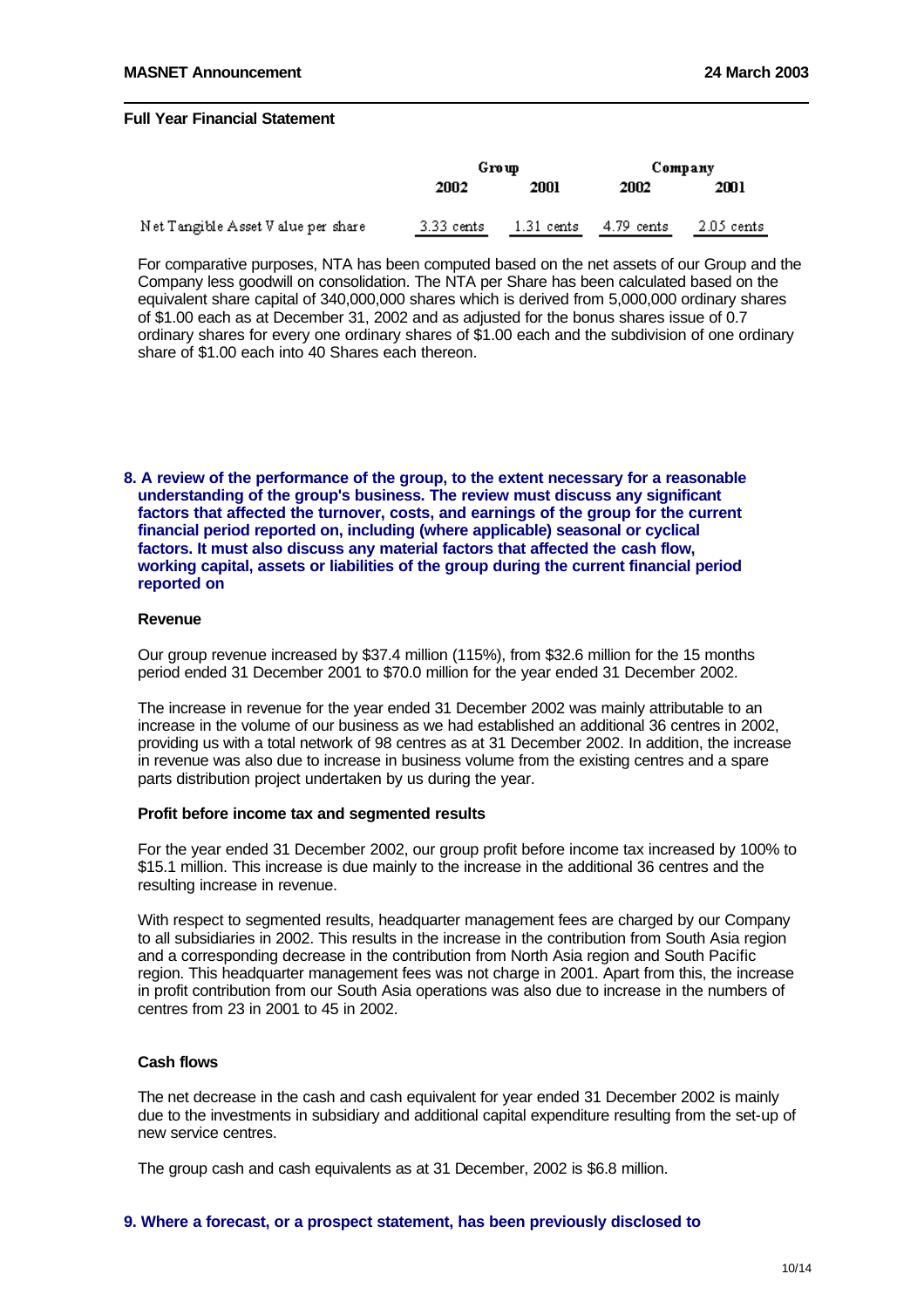**shareholders, any variance between it and the actual results** Not applicable

## **10. A commentary at the date of the announcement of the competitive conditions of the industry in which the group operates and any known factors or events that may affect the group in the next reporting period and the next 12 months Industry Consolidation**

Faced with pressures from telecommunications equipment manufacturers and network operators for more streamlined processes, more competitive rates and an enhanced suite of services, 2003 will see increased consolidation in the after-market services (AMS) industry. With the proceeds from IPO, the ACCS Group, will be able to continue to expand our network through organic growth, mergers and acquisitions.

### **Growing Mobile Subscription Penetration Rates**

The presence of operations in markets with increasing mobile subscription penetration rates will also be a critical factor that will impact the Group's performance for the next reporting period and next 12 months. The ACCS Group views the growing mobile subscription penetration rates in various Asian countries favourably and will aggressively roll out our network expansion plans in markets such as Thailand, Malaysia and the People's Republic of China (PRC).

### **Leverage on New Technologies**

Good leverage on new technologies will also play an important factor in determining the Group's position in the industry. Prospects in 2003 and beyond, for new improved technologies, are apparent. For example, Japan, Korea, Taiwan, Hong Kong and Singapore are markets, which are currently developing third generation mobile communications (3G) networks. Although it may take a while before these new technologies are adopted by the masses, the Group has commenced researching and studying new upcoming technologies such as 3G. To tap on such opportunities, the Group will continue to equip itself with knowledge of these latest technologies to be wellpositioned when widespread usage of these new technologies becomes a reality.

The Group will leverage on these opportunities to stay ahead of competition.

### **11. Dividend**

## *(a) Current Financial Period Reported On*

Any dividend declared for the current financial period reported on? Yes

| Name of Dividend     | Interim            |
|----------------------|--------------------|
| <b>Dividend Type</b> | Cash               |
| <b>Dividend Rate</b> | 20 % per ordinary  |
|                      | share (net of tax) |
| Par value of shares  | \$1                |
| <b>Tax Rate</b>      | 22%                |

# *(b) Corresponding Period of the Immediately Preceding Financial Year*

Any dividend declared for the corresponding period of the immediately preceding financial year? None

### **(c) Date payable**

Not applicable. The dividend declared above is pre IPO dividend paid on 5,000,000 ordinary shares on 27 December 2002 before the Company was admitted to the official list of the Singapore Exchange Securities Trading Limited on the 14 March 2003. This dividend has been disclosed under the dividend policy (page 43) of the prospectus dated 7 March 2003.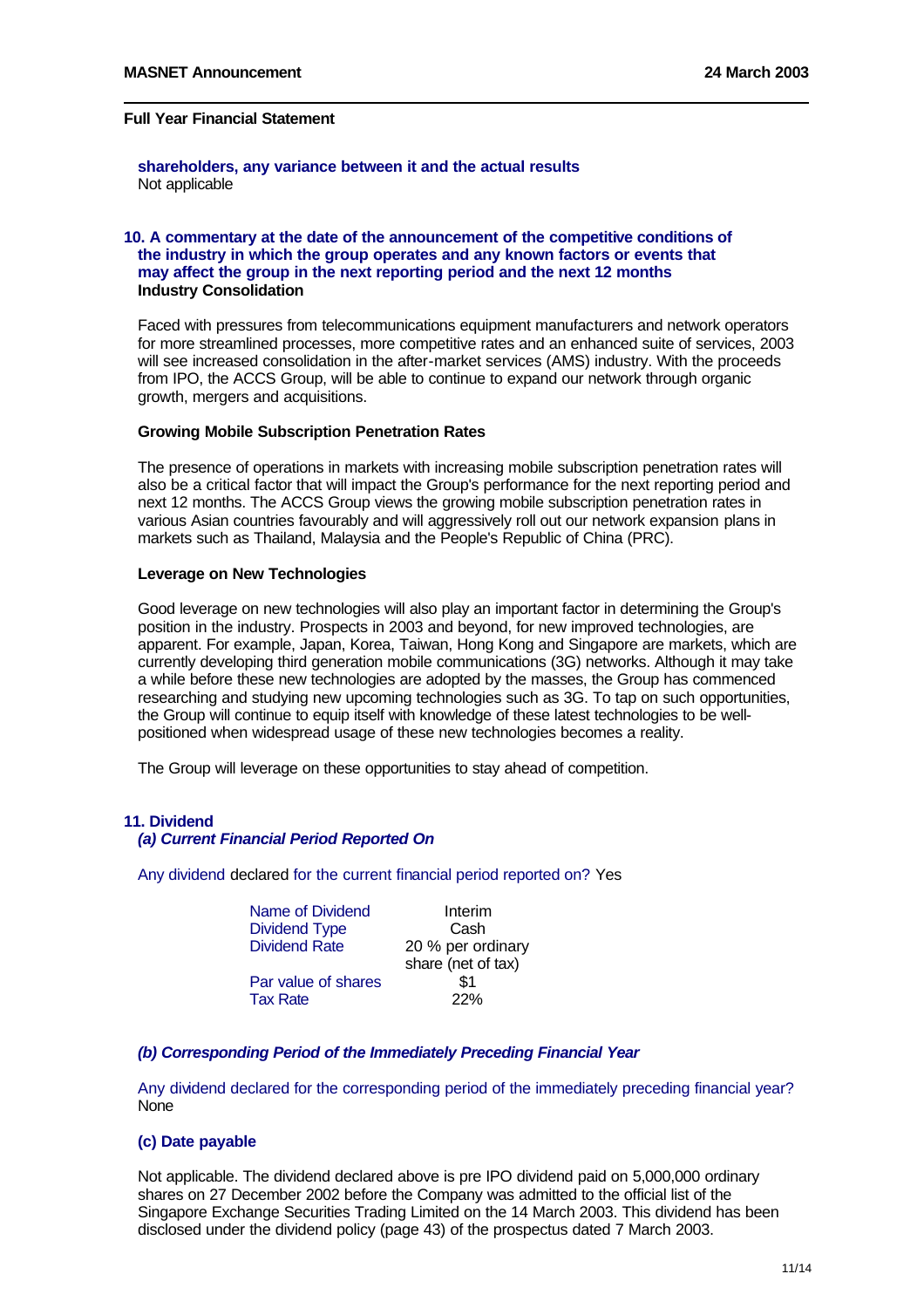# **(d) Books closure date**

Not applicable

**12. If no dividend has been declared/recommended, a statement to that effect** The directors of the Company do not recommend that a final dividend be paid

# **PART II - ADDITIONAL INFORMATION REQUIRED FOR FULL YEAR ANNOUNCEMENT (This part is not applicable to Q1, Q2, Q3 or Half Year Results)**

## **13. Segmented revenue and results for business or geographical segments (of the group) in the form presented in the issuer's most recently audited annual financial statements, with comparative information for the immediately preceding year**

The segmental information for geographical regions is based on the locations of our service centers. In line with the group business strategy, the markets are currently grouped into three geographical regions, namely, South Asia, North Asia and South Pacific. South Asia comprises Indonesia, the Philippines, Thailand, Malaysia and Singapore. North Asia comprises People's Republic of China, Hong Kong SAR, Taiwan, Japan and South Korea. South Pacific comprises Australia and New Zealand.

|                                                         | So uth<br>Asia<br>\$'000 | North<br>Asia<br>\$'000 | South<br>Pacific<br>\$'000 | Consolidated<br>\$'000       |
|---------------------------------------------------------|--------------------------|-------------------------|----------------------------|------------------------------|
| December 31, 2002                                       |                          |                         |                            |                              |
| <b>REVENUE</b><br>External sales                        | 39,926                   | 14,128                  | 15,938                     | 69,992                       |
| <b>RESULTS</b><br>Segment result                        | 15,419                   | 2,090                   | (91)                       | 17,418                       |
| Finance costs<br>Profit before income tax<br>Income tax |                          |                         |                            | (2,342)<br>15,076<br>(2,474) |
| Profit before minority interest                         |                          |                         |                            | 12,602                       |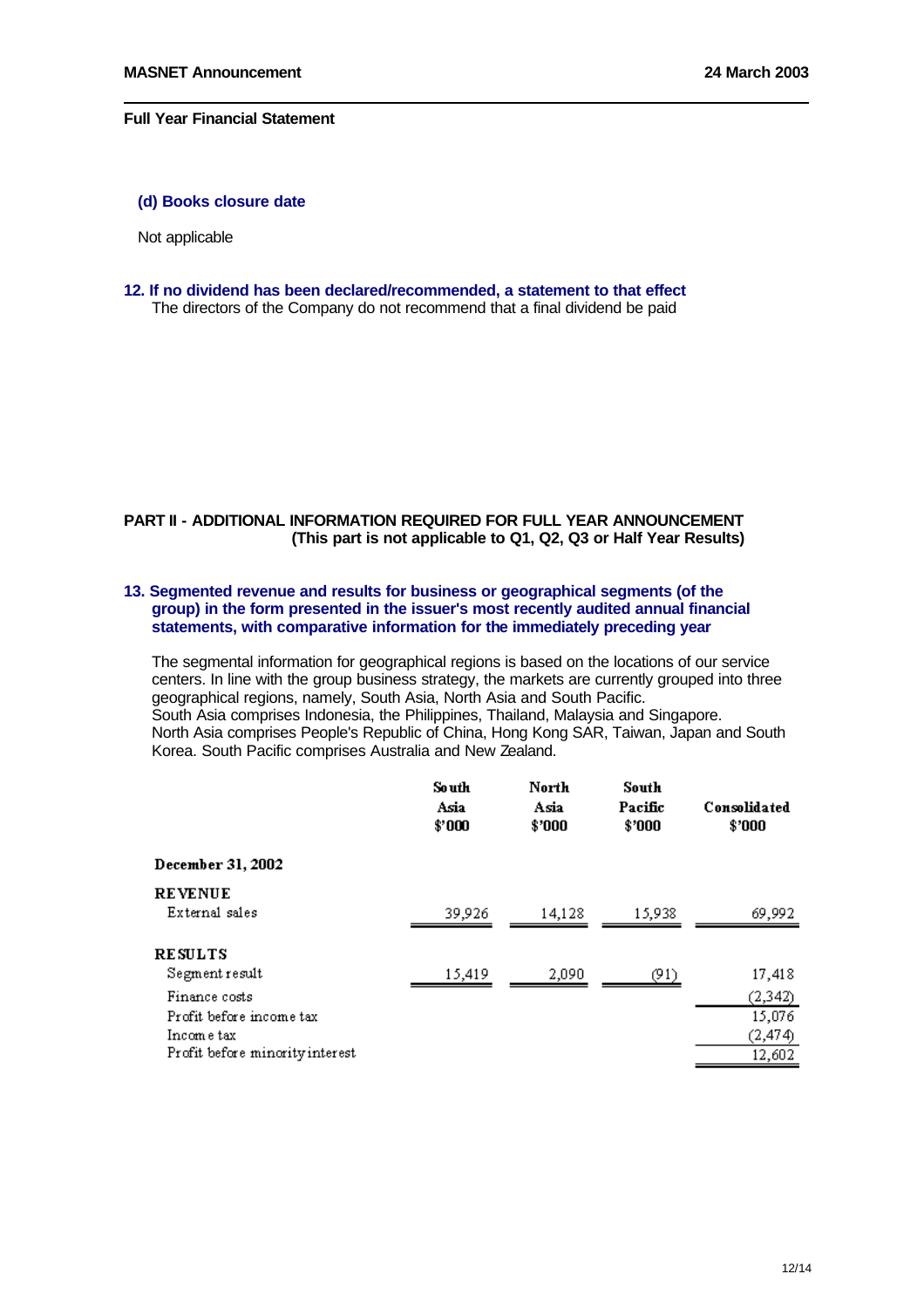|                                                                            | So uth<br>Asia<br>\$'000 | North<br>Asia<br>\$'000 | South<br>Pacific<br>\$'000 | Consolidated<br>\$'000    |
|----------------------------------------------------------------------------|--------------------------|-------------------------|----------------------------|---------------------------|
| December 31, 2001                                                          |                          |                         |                            |                           |
| <b>REVENUE</b><br>External sales                                           | 14,749                   | 12.947                  | 4,903                      | 32,599                    |
| <b>RESULTS</b><br>Segment result<br>Finance costs                          | 4,119                    | 4,094                   | 308                        | 8,521<br>(987)            |
| Profit before income tax<br>Incom e tax<br>Profit before minority interest |                          |                         |                            | 7,534<br>(1,896)<br>5,638 |

### **14. In the review of performance, the factors leading to any material changes in contributions to turnover and earnings by the business or geographical segments** Please refer to note 8

### **15. A breakdown of sales**

|                                                                                                      | 2002<br>\$'000<br>Group | 2001<br>\$'000<br>Group | % increase<br>/(decrease)<br>Group |
|------------------------------------------------------------------------------------------------------|-------------------------|-------------------------|------------------------------------|
| (a) Sales reported for first half year                                                               | 31,279                  | 10.584                  | 195.53                             |
| (b) Operating profit after tax before<br>deducting minority interest<br>reported for the first half  | 5,774                   | 1,811                   | 218.83                             |
| (c) Sales reported for second half year                                                              | 38,713                  | 22,015                  | 75.85.                             |
| (d) Operating profit after tax before<br>deducting minority interest<br>reported for the second half | 6,828                   | 3,827                   | 78.42                              |

# **16. A breakdown of the total annual dividend (in dollar value) for the issuer's latest full year and its previous full year**

Total Annual Dividend (*Refer to Para 16 of Appendix 7.2 for the required details*)

|            | Latest Full Year (S\$'000) | <b>Previous Full Year</b><br>(S\$'000) |
|------------|----------------------------|----------------------------------------|
| Ordinary   | 780                        |                                        |
| Preference |                            |                                        |
| Total:     | 780                        |                                        |